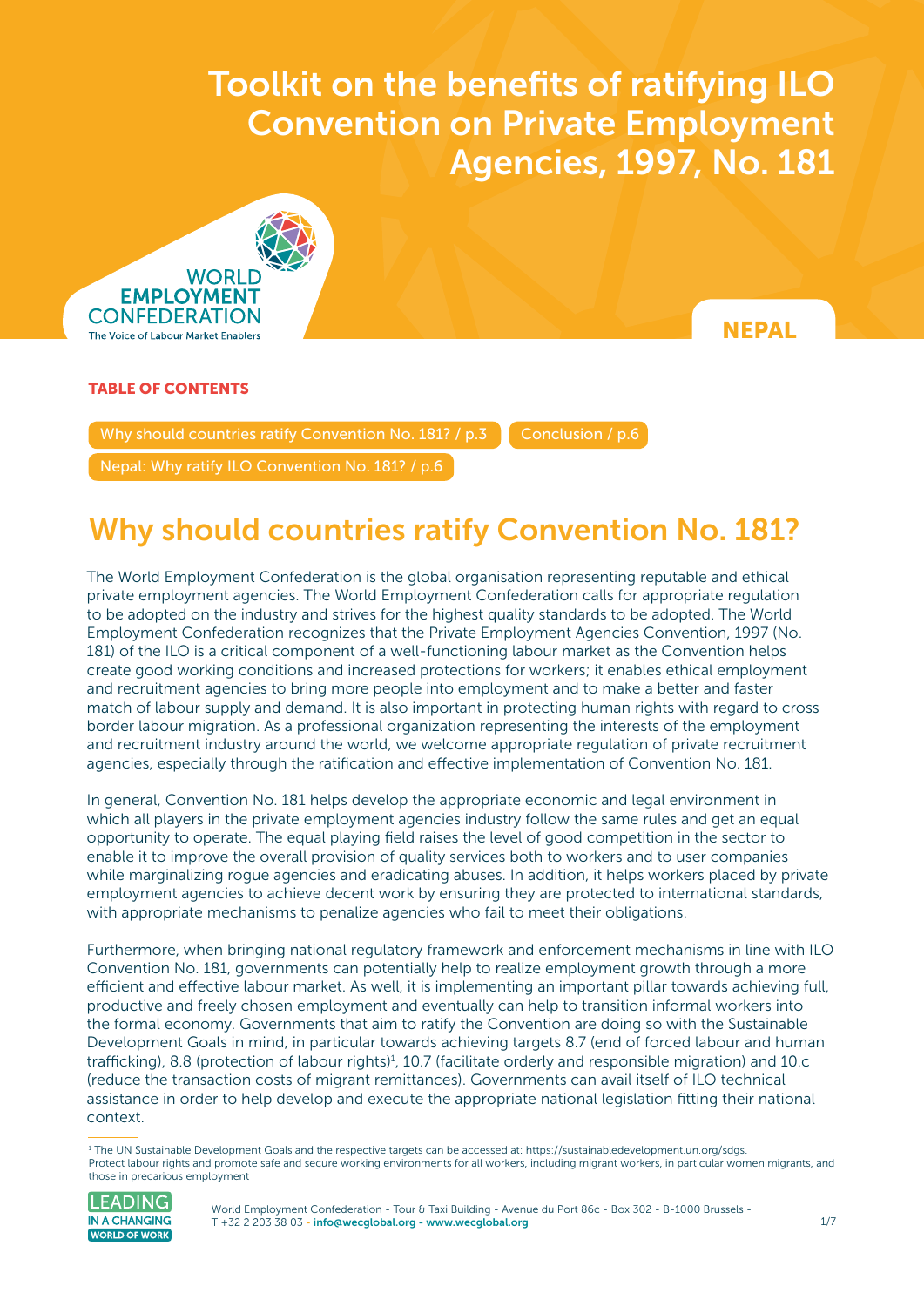

#### RESEARCH2 BY THE INDUSTRY SUPPORTS BENEFITS OF RATIFICATION

World Employment Confederation research has identified that governments which have adopted appropriate regulation on the employment and recruitment industry are competitive. They enjoy better functioning labour markets with job creation, higher participation and inclusion rates as well as lower levels of youth unemployment. Likewise, workers placed by private employment agencies enjoy more protection in countries that have ratified Convention No. 181. There is a positive correlation between the World Economic Forum's Global Competitiveness Index and markets that score best in terms of smart regulation of the employment and recruitment industry. By balancing flexibility with security for companies and workers alike, these countries enjoy higher levels of agency work penetration, which supports job creation and a greater range of employment forms and contracts.

The World Employment Confederation's recent assessment of the Convention has revealed that countries which have ratified it have seen:

- 1. Lower levels of informal employment and undeclared work
- 2. High correlation with democracy
- 3. Increased cooperation between public and private employment agencies
- 4. Greater protection for freedom of association
- 5. Full respect for the right to strike
- 6. Meaningful and constructive social dialogue in the temporary agency work sector
- 7. Better protection of agency workers by forbidding fee-charging
- 8. Better wages for agency workers
- 9. Controlled and mitigated development of the industry

#### C181 IS A NECESSARY BUILDING BLOCK FOR EMPLOYMENT GROWTH

The 2010 Report of the ILO Committee of Experts on the Application of Conventions and Recommendations<sup>3</sup> indicated that there are three fundamental steps to achieving full, productive and freely chosen employment. The first step is to make a political commitment towards this goal and in this regard identified the Employment Policy Convention (No. 122) as the priority convention to do so. As well, the Declaration of Social Justice for a Fair Globalization identifies Convention No. 122 as the most significant instrument for governance of employment.

The second fundamental step is to develop appropriate institutions necessary to achieve full employment and note that Conventions Nos 88 (Employment Services Convention) and 181 together form the "*necessary building block for employment growth*". In particular, where there is coordination of efforts as required in Article 13 of Convention No. 181. A third fundamental step is to support the training and retraining of workers, which is often done with workers engaged by reputable private recruitment agencies.

It is interesting to note that there are 110 ratifications of Convention No. 122, 90 ratifications of Convention No. 88 and 32 of Convention No. 181. If governments seek the necessary building block for employment growth, this is the package of Conventions the ILO recommends to enable it yet few countries have ratified all three.

[http://www.ilo.org/wcmsp5/groups/public/@ed\\_norm/@relconf/documents/meetingdocument/wcms\\_123390.pdf](http://www.ilo.org/wcmsp5/groups/public/@ed_norm/@relconf/documents/meetingdocument/wcms_123390.pdf)



<sup>2</sup> Retrieved from Ciett at:

[http://www.ciett.org/fileadmin/templates/ciett/docs/Position\\_papers/ciett\\_assessment\\_C181\\_and\\_C96\\_with\\_infographics.pdf](http://www.ciett.org/fileadmin/templates/ciett/docs/Position_papers/ciett_assessment_C181_and_C96_with_infographics.pdf) All references throughout the document retrieved from: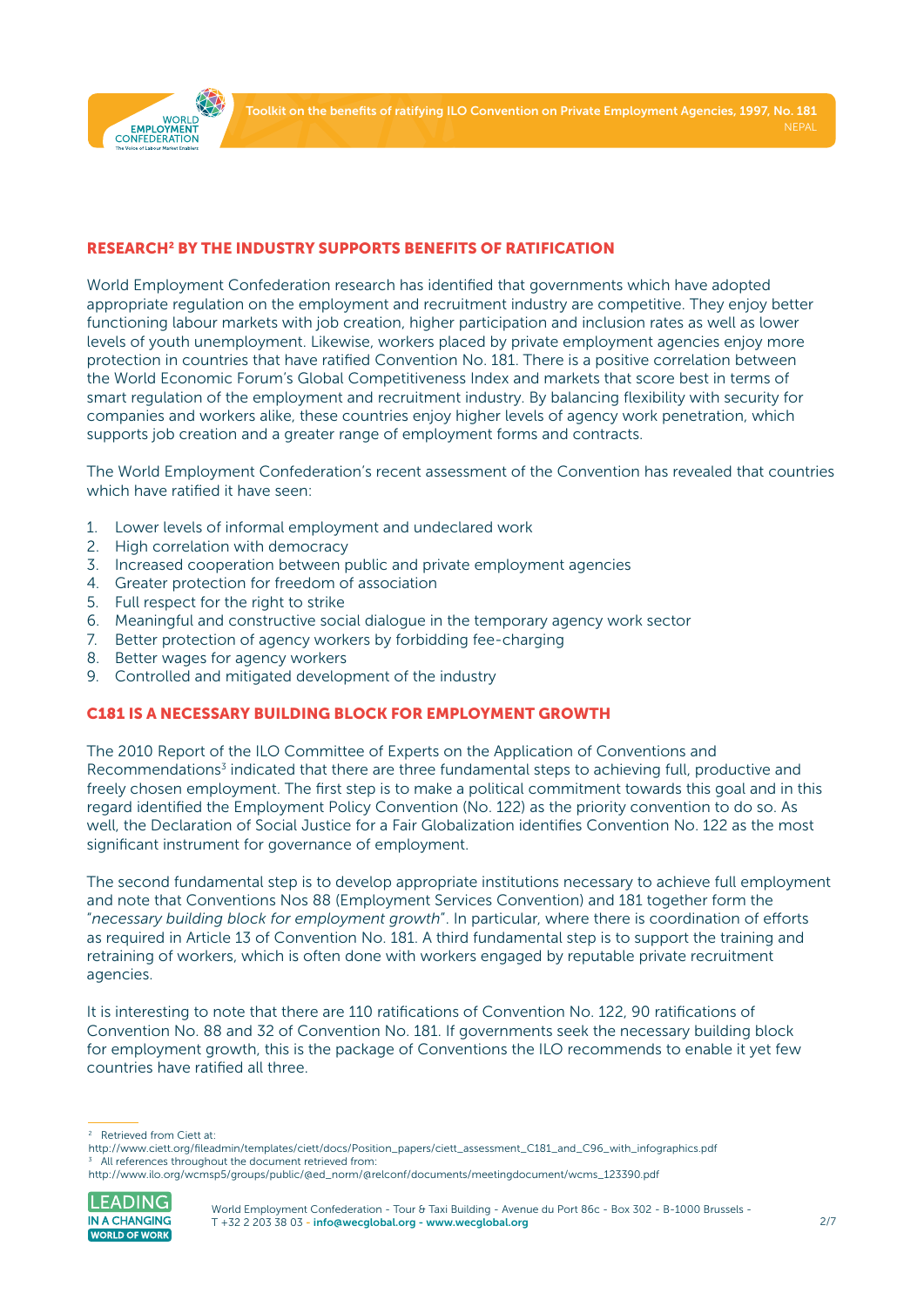

#### C181 ENCOURAGES COOPERATION OF PUBLIC-PRIVATE EMPLOYMENT SERVICES

A major benefit to governments ratifying ILO Convention No. 181 is the flexibility in relating its provisions to national law and practice and the engagement of the social partners in doing so. Convention No. 181 recognizes the benefits of combining the complementary strengths that public and private employment agencies have. It promotes a collaborative approach to enhance labour market participation, as it calls for increased cooperation between public employment services and private employment agencies. It is important to note that both public and private employment services are key actors in the labour market and can mutually benefit from cooperation, as their common aim is to ensure a well-functioning labour market and the achievement of full employment. Such consultations and cooperation enable the government to profit from the expertise and views of the social partners, while respecting the fact that governments retain authority over employment policy and are free to determine how this cooperation is met with their input.

More specifically, Article 13 in the Convention states:

*"…in accordance with national law and practice and after consulting the most representative organizations of employers*

*and workers, formulate, establish and periodically review conditions to promote cooperation between the public*

*employment service and private employment agencies."*

Cooperation can help:

- Enhance the matching of labour demand with supply
- Pooling of information
- Implement Joint skills development programmes
- Implement joint projects for the long-term unemployed
- Increase the rate of transition from unemployment to work

#### C181 ENSURES PROTECTION OF WORKERS EMPLOYED VIA PRIVATE EMPLOYMENT AGENCIES

It is important to recall that labour is not a commodity and that there is a need to protect workers against abuses. Article 11 of the Convention requires member States to ensure that workers employed by private employment agencies are permitted protections such as Freedom of Association. Under Article 12, consultations with the social partners determine and allocate the responsibility between employment agencies and user enterprises for the following:

- Collective bargaining
- Minimum wages
- Working time and other conditions
- Statutory social security benefits
- Access to training
- Protection in occupational safety and health
- Workers compensation
- Maternity and parental protection and benefits

In addition to these, Convention No. 181 contains a general provision in Article 7 that prohibits the charging of fees or other costs, directly or indirectly, to workers<sup>4</sup>. Furthermore, it promotes user friendly

<sup>4</sup> There is, however, a possibility to charge for certain categories of workers or specific types of services, after consultation with the socialpartners.

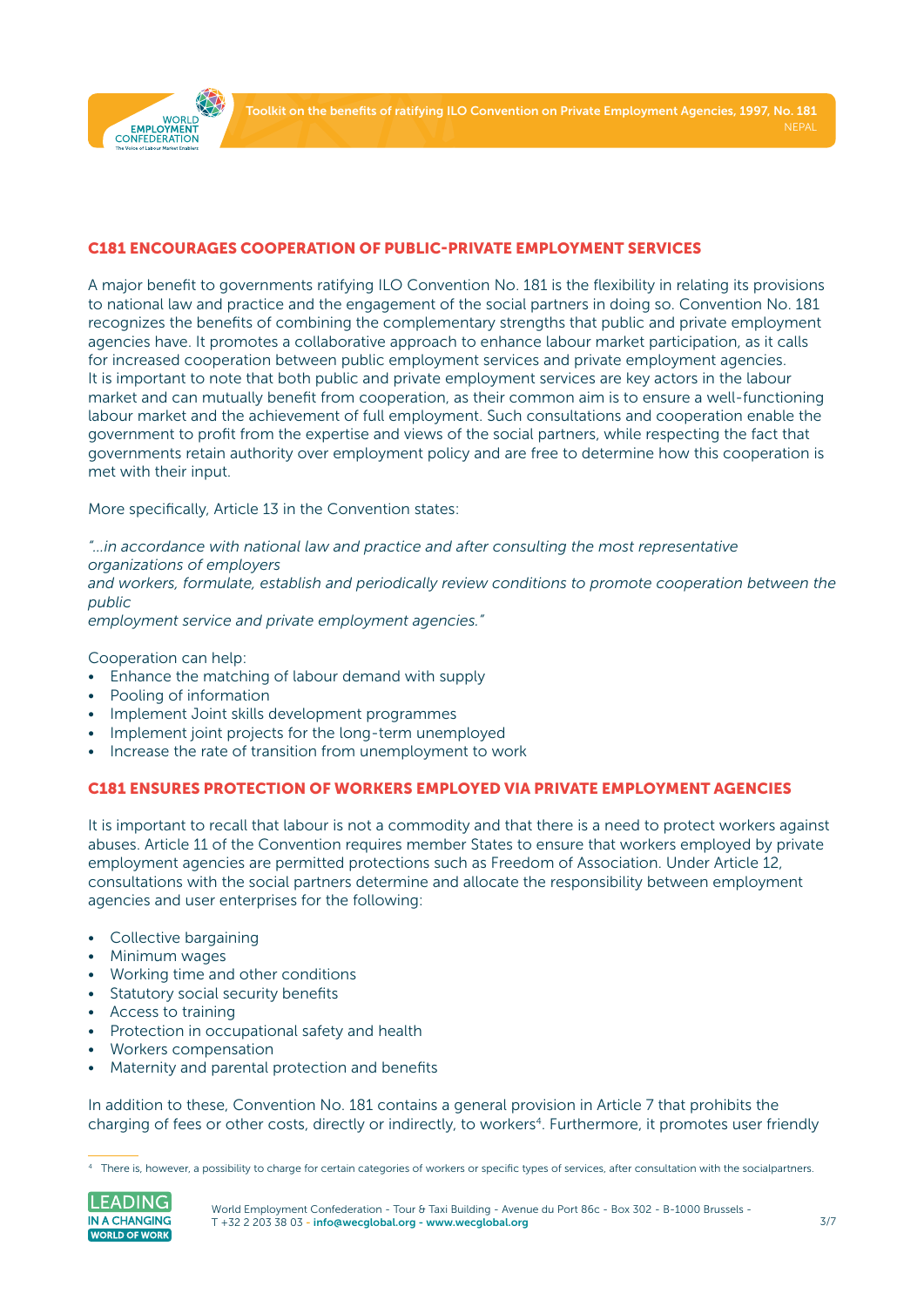

written contracts of employment (per national law and practice) clearly specifying their terms and conditions of employment in local language, and the worker's assent obtained without coercion.

Social Dialogue, where it is strong, is also a key element to ensure that workers served by private employment agencies are protected to international standards, as consultation with the social partners is promoted throughout the articles of the Convention. For example, Article 10 of Convention No. 181 promotes the engagement of the social partners for the investigation of complaints, alleged abuses and fraudulent practices concerning the activities of private employment agencies.

#### C181 CAN HELP REDUCE INFORMAL OR UNDECLARED WORK

More than half to three-quarters of all non-agricultural employment in developing countries is part of the informal economy. Workers are often women, migrants and other vulnerable groups who are excluded from other opportunities.<sup>5</sup> Negative consequences for governments with large informal economies include poor competitiveness and low growth rates, incomplete coverage of formal social programmes, the undermining of social cohesion and law and order, and lost revenue from employers and workers not reporting economic activity.

Governments that seek to transition to a formal economy could benefit from ratifying and implementing Convention No. 181, as the World Employment Confederation research indicates that there are lower levels of undeclared work in countries which have ratified it. In addition, the guidance in the Private Employment Agencies Recommendation (No. 188) promotes the use of written contracts to formalize the relationship. Licensing private employment agencies permits the industry to work in a controlled way with government oversight, creates fair competition and separates the good from the rogue agencies that can abuse workers and avoid formal inclusion.

Article 3 of Convention No. 181 states that:

*"1.The legal status of private employment agencies shall be determined in accordance with national law and practice, and after consulting the most representative organizations of employers and workers.*

*2. A Member shall determine the conditions governing the operation of private employment agencies in accordance with a system of licensing or certification, except where they are otherwise regulated or determined by appropriate national law and practice."*

#### C181 PROTECTS MIGRANT WORKERS

*"The failure of any nation to adopt humane conditions of labour is an obstacle in the way of other nations which desire to improve the conditions in their own countries"* <sup>6</sup>

Migrant workers provide a significant amount of income for their families in developing economies. Remittances from migrants to developing countries are estimated to have reached \$441billion, of 600 billion overall in 2015 with an estimated 250 million migrant workers globally.<sup>7</sup> With the total number of migrants increasing annually and such significant contributions to national economies, it is becoming more urgent to protect migrant workers in countries of origin and destination.

<sup>7</sup> World Bank, *Migration and Remittances Factbook, Advance Edition*, Washington, 2016. Retrieved from [http://siteresources.worldbank.org/](http://siteresources.worldbank.org/INTPROSPECTS/Resources/334934-1199807908806/4549025-1450455807487) [INTPROSPECTS/Resources/334934-1199807908806/4549025-1450455807487/Factbookpart1.pdf](http://siteresources.worldbank.org/INTPROSPECTS/Resources/334934-1199807908806/4549025-1450455807487) 



World Employment Confederation - Tour & Taxi Building - Avenue du Port 86c - Box 302 - B-1000 Brussels -T +32 2 203 38 03 [- info@wecglobal.org](mailto:info%40wecglobal.org?subject=) - [www.wecglobal.org](http://www.wecglobal.org)

<sup>5</sup> Retrieved from:<http://www.ilo.org/global/topics/employment-promotion/informal-economy/lang--en/index.htm>

<sup>6</sup> Peamble to the ILO Constitution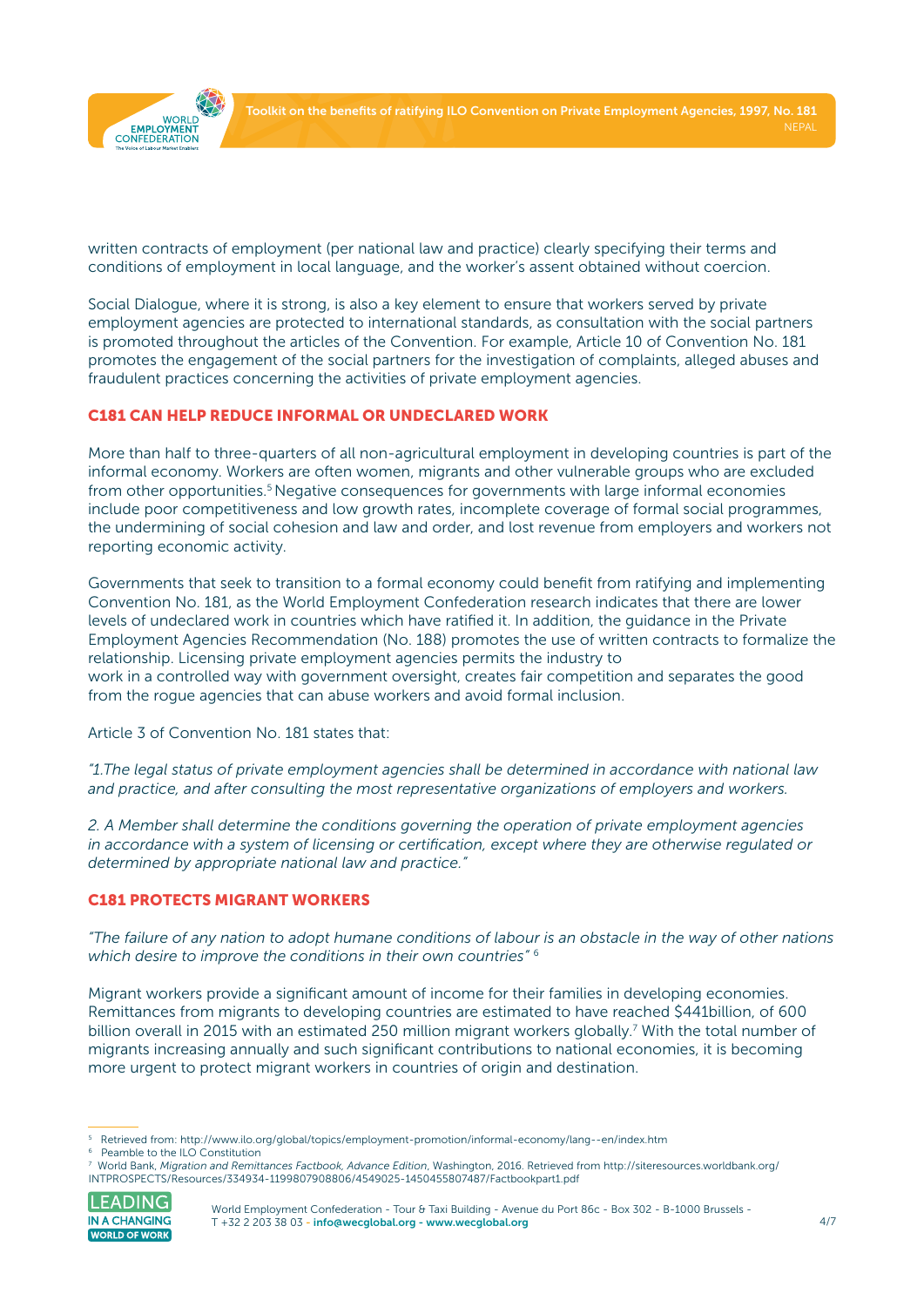

As member States of the ILO, governments should recall their commitment to the improvement of working conditions and the *"protection of the interests of workers when employed in countries other than their own"* as stated in the Preamble of the Constitution. Governments determine the legal framework for labour migration within their country. Some develop bilateral agreements with specific recipient countries and some integrate it in regional cooperation. Governments also have an opportunity to improve the governance of migration globally through the multi-lateral system.

Recognizing that private employment agencies have a large role to play in facilitating fair labour migration, we encourage appropriate regulatory action regarding private recruitment agencies at the national and international levels. Convention No. 181 specifically relates to the protection of migrants and such regulation is essential to eradicate abuses by rogue operators, which engage in human trafficking and/or violate rights enshrined in the ILO fundamental Conventions. Furthermore, it helps governments meet obligations under the ILO Declaration on Fundamental Principles and Rights at Work, and helps to achieve targets 8.7, 8.8, 10.7 and  $10.c<sup>8</sup>$  of the Sustainable Development Goals.

Private employment agencies are a facilitator of human resources management services and when properly regulated can contribute to decent work. With 32 ratifications to date, the ILO's Private Employment Agencies Convention, 1997 (No. 181) is part of a larger structure of coordinated international guidance and support promoting decent employment creation and a well-functioning labour market that includes the protection of migrant workers' rights with specific regard to fair recruitment. Therefore, Convention No. 181 should be seen as an important aspect of a much broader initiative of protections for migrant workers, as the elements of it, when implemented appropriately, play a major role in fair migration through an appropriately regulated private employment industry.

### ILO CAN OFFER TECHNICAL ASSISTANCE TO RATIFY C181

The ILO provides technical assistance in order to help governments draft national legislation in line with Convention No. 181 and to help address issues in legislation and practice. Various national ILO programmes currently exist in order to help develop appropriate regulatory frameworks. The ILO has also produced a Guide to Private Employment Agencies<sup>9</sup> to support governments in drafting legal frameworks in line with Convention No. 181. It is a useful resource to identify potential gaps in legislation and develop solutions appropriate for national context. In addition, the Fair Recruitment Initiative is valuable resource to support the tripartite constituents with regard to the specific challenges of cross-border labour migration and fair recruitment.

<sup>9</sup> [http://www.ilo.org/wcmsp5/groups/public/---ed\\_norm/---declaration/documents/instructionalmaterial/wcms\\_083275.pdf](http://www.ilo.org/wcmsp5/groups/public/---ed_norm/---declaration/documents/instructionalmaterial/wcms_083275.pdf)



<sup>&</sup>lt;sup>8</sup> See footnote 1 above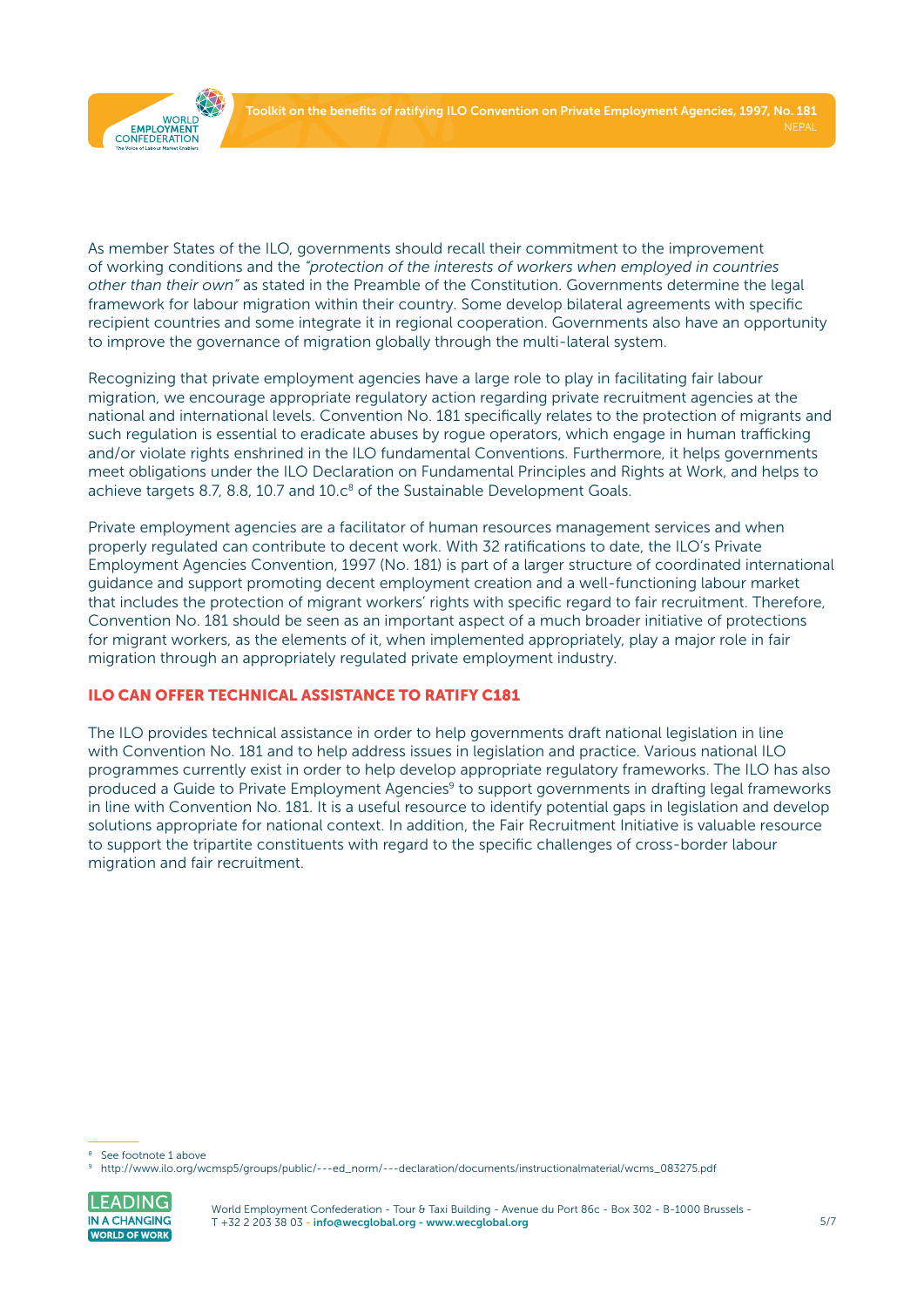Toolkit on the benefits of ratifying ILO Convention on Private Employment Agencies, 1997, No. 181

<span id="page-5-0"></span>

## **Conclusions**

In closing, it is important to recall that Convention No. 181 helps to create a level playing field in the private recruitment agency sector by controlling it and creating a more socially responsible industry by marginalizing rogue agencies-especially with regard to abuses of overseas workers. It helps divide the responsibilities in delivering improved working conditions while delivering protections to international standards and accommodating diversity of national contexts. Good working conditions for workers recruited through agencies, as stipulated in the Convention, enable agencies to deliver a better protected and quality workforce that is essential to improve the general level of service offered by the agency to its clients. The ideal environment for the protection of migrant workers engaged by private employment agencies is when both countries of origin and destination ratify and implement Convention No. 181 and engage in bi-lateral agreements to ensure that protections are enforced.

# Nepal – Why ratify ILO Convention No. 181?

- Recognizing the critical importance that migrant workers have on increasing household income and Nepal's economy overall, ratifying ILO Convention No. 181 is an important measure to help further improve the situation for the workers migrating with the help of private employment agencies. There have been more than 2.72 million labour permits issued over the six-years from 2009 to 2015. This is about 8% of Nepal's total population<sup>10</sup>, who according to the World Bank, sent back an estimated 29% of Nepal's GDP in remittances. Furthermore, the government has issued diaspora bonds based on these remittances to offset their balance of payment needs.
- All of the following points below are positive steps towards the protection of migrant workers, but the legislation does not protect all workers from rogue agencies or instil all protections granted under the Convention. Therefore, ratifying Convention No. 181 would be a useful addition to the migrant worker legislation in order to provide worker's protections to international standards for all workers, migrants and locals that are engaged by private employment agencies. In addition, it could help move more workers into the formal local economy and increase government revenue.
- The World Employment Confederation recognizes and supports the Government's legislation pertaining to private employment agencies and foreign employment. For example, the Foreign Employment Act, 2007 and accompanying Regulations in 2008, which licenses foreign employment agencies and provides worker benefits. In addition, grievance procedures and enforcement mechanisms are in place as a few recruitment agencies have lost their licence due to noncompliance with the Act
- The World Employment Confederation supports recent regulations that reduce the fees that can be charged to workers and shifts the cost of the travel ticket and of the visa to the user companies of the countries of the Gulf Cooperation Council and Malaysia. This is a first and bold step towards the no-fee charging model and hopefully towards more enhanced protection of Nepalese workers abroad and towards the ratification of Convention No. 181.

<sup>10</sup> Government of Nepal, *Labour Migration for Employment A Status Report for Nepal 2014/15.*